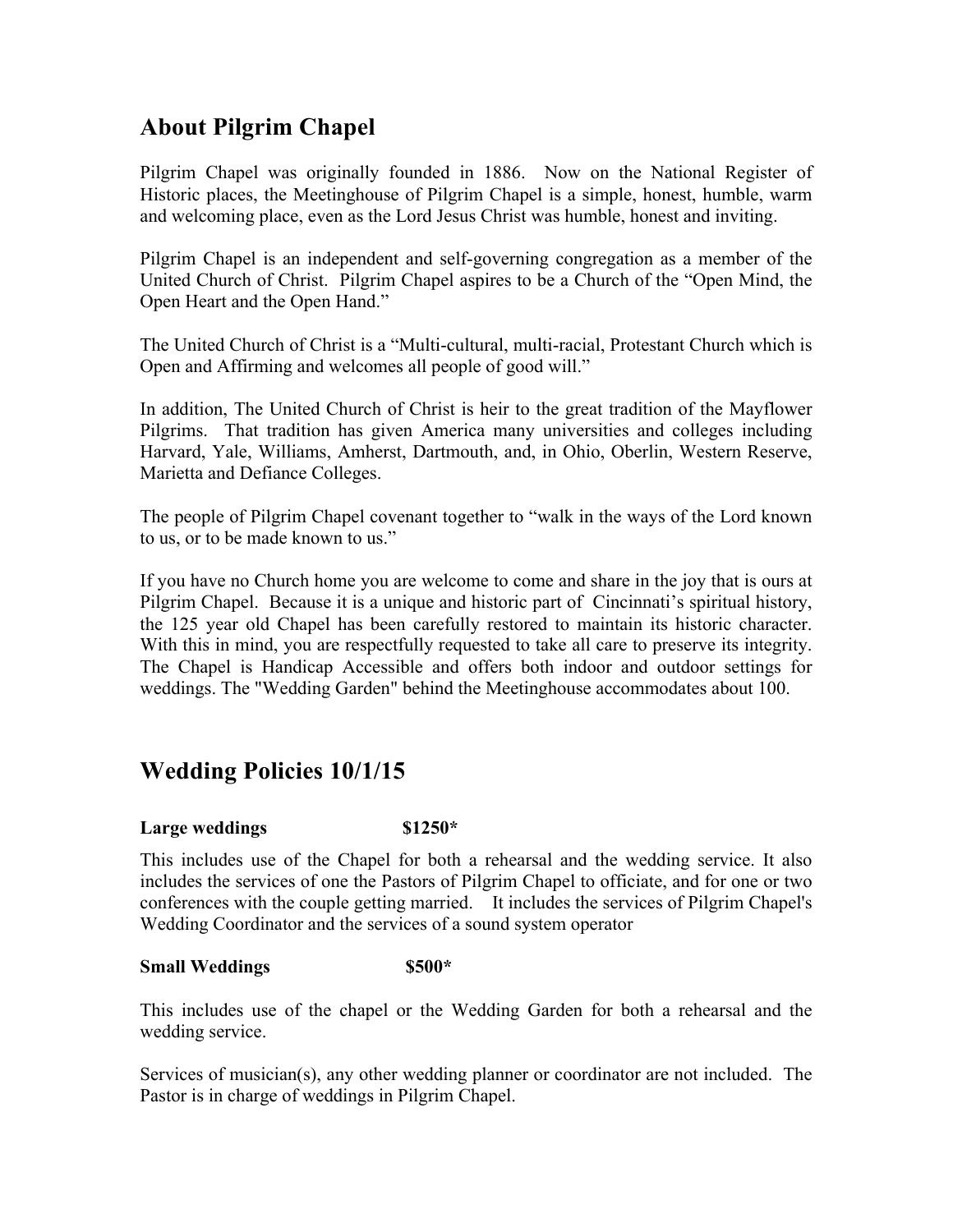Use of Community Room and Kitchen for reception are an additional \$100.

*\*A \$150 non-refundable deposit is required to reserve the wedding date. This deposit will be applied to the above costs.*

Payment in full is due one day before the wedding.

## **Photographs**

To insure the dignity of the wedding ceremony in the Chapel, **NO FLASH PICTURES MAY BE TAKEN DURING THE SERVICE.** Flash exposures may be taken both before and after the service. Couples should inform their photographer and family members of this policy. Video cameras are welcome in the Chapel when they are placed in a stationary, inconspicuous position.

**Smoking**: Pilgrim Chapel **is a NON SMOKING** facility.

## **Church Access**

The Chapel can be available on the Wedding Day up to two hours before the scheduled service. Call wedding coordinator to arrange.

# **Decoration**

Use of DRIPLESS candles only is permitted. No nails or staples may be used. Only masking tape is permitted, as all other tapes tend to strip paint from the walls. Decorations are to be removed after the wedding and on the same day as the ceremony.

# **Capacity**

225

### **Parking on Mt. Adams**

Because Mt. Adams is the quaint, charming and highly desirable location which it has become, population density for both living and for restaurants, bars, churches and other destinations is high. Parking for EVERY entity on the Mount is at a Premium. We are pleased at the Chapel that arrangements have been made for adequate nearby parking for those who attend events at Pilgrim Chapel. Bus parking is available nearby. Complete information is provided when a date is reserved for a wedding at Pilgrim Chapel.